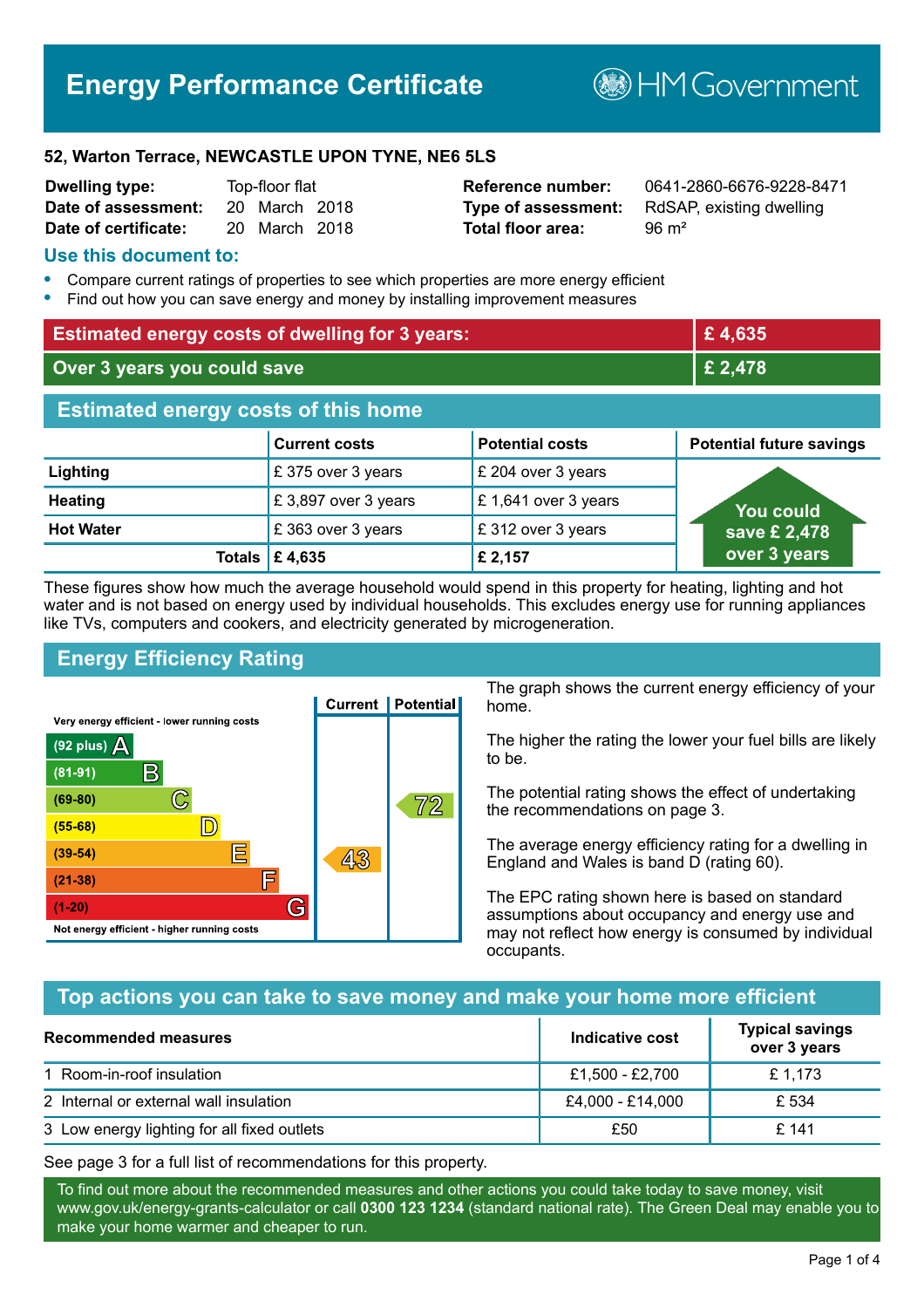#### **Summary of this home's energy performance related features**

| <b>Element</b>        | <b>Description</b>                             | <b>Energy Efficiency</b> |
|-----------------------|------------------------------------------------|--------------------------|
| Walls                 | Solid brick, as built, no insulation (assumed) | ★☆☆☆☆                    |
| Roof                  | Pitched, no insulation (assumed)               | *****                    |
|                       | Roof room(s), no insulation (assumed)          | ★☆☆☆☆                    |
| Floor                 | (another dwelling below)                       |                          |
| Windows               | Fully double glazed                            | ★★★☆☆                    |
| Main heating          | Boiler and radiators, mains gas                | ★★★★☆                    |
| Main heating controls | Programmer, no room thermostat                 | ★☆☆☆☆                    |
| Secondary heating     | None                                           |                          |
| Hot water             | From main system                               | ★★★★☆                    |
| Lighting              | Low energy lighting in 17% of fixed outlets    | ★★☆☆☆                    |

Current primary energy use per square metre of floor area: 445 kWh/m² per year

The assessment does not take into consideration the physical condition of any element. 'Assumed' means that the insulation could not be inspected and an assumption has been made in the methodology based on age and type of construction.

#### **Low and zero carbon energy sources**

Low and zero carbon energy sources are sources of energy that release either very little or no carbon dioxide into the atmosphere when they are used. Installing these sources may help reduce energy bills as well as cutting carbon. There are none provided for this home.

#### **Your home's heat demand**

For most homes, the vast majority of energy costs derive from heating the home. Where applicable, this table shows the energy that could be saved in this property by insulating the loft and walls, based on typical energy use (shown within brackets as it is a reduction in energy use).

| <b>Heat demand</b>           | <b>Existing dwelling</b> | Impact of loft<br>insulation | Impact of cavity<br>wall insulation | Impact of solid<br>wall insulation |
|------------------------------|--------------------------|------------------------------|-------------------------------------|------------------------------------|
| Space heating (kWh per year) | 21,203                   | (3,274)                      | N/A                                 | (2,831)                            |
| Water heating (kWh per year) | 2,217                    |                              |                                     |                                    |

You could receive Renewable Heat Incentive (RHI) payments and help reduce carbon emissions by replacing your existing heating system with one that generates renewable heat, subject to meeting minimum energy efficiency requirements. The estimated energy required for space and water heating will form the basis of the payments. For more information, search for the domestic RHI on the www.gov.uk website.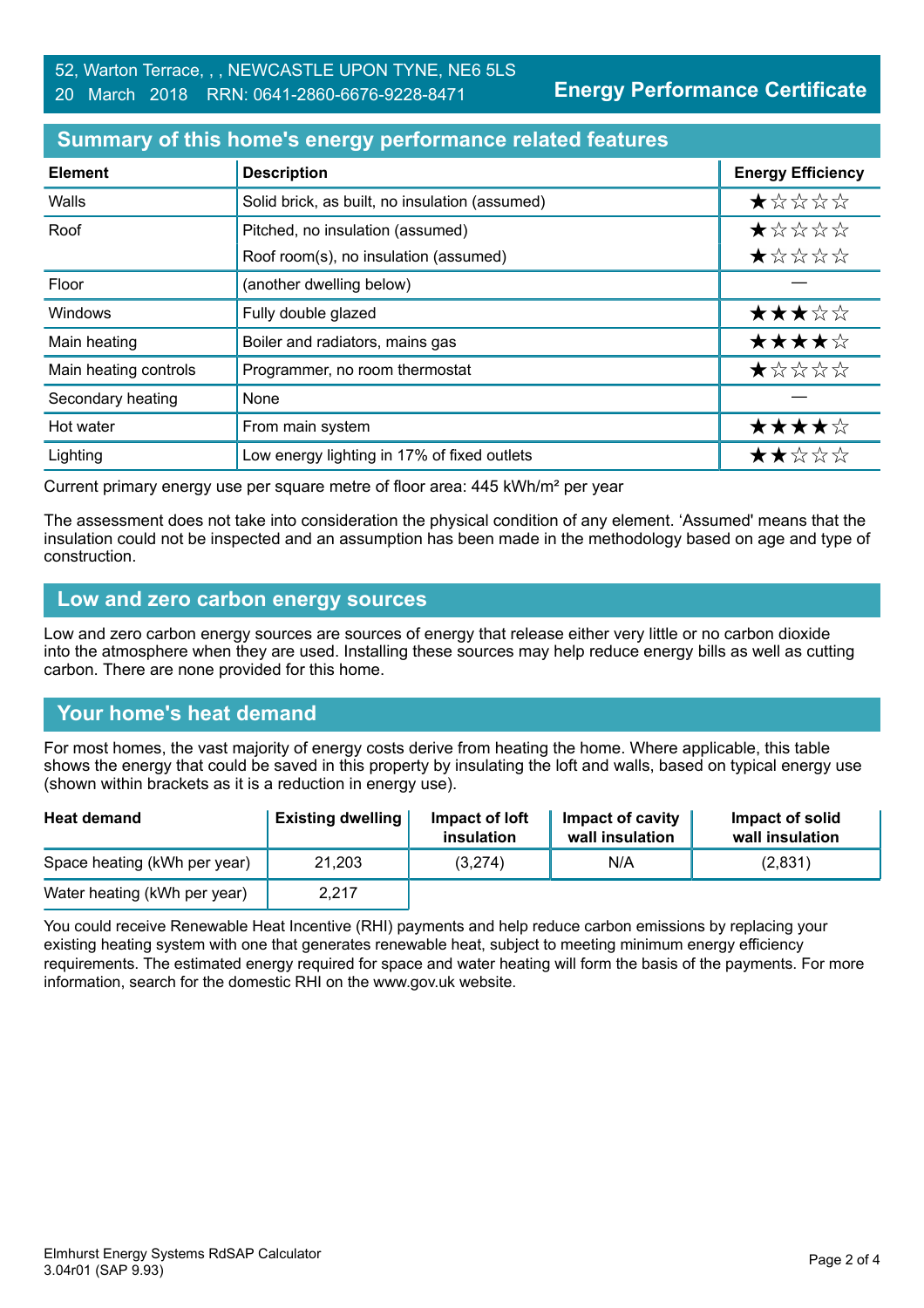#### 52, Warton Terrace, , , NEWCASTLE UPON TYNE, NE6 5LS 20 March 2018 RRN: 0641-2860-6676-9228-8471

#### **Recommendations**

The measures below will improve the energy performance of your dwelling. The performance ratings after improvements listed below are cumulative; that is, they assume the improvements have been installed in the order that they appear in the table. Further information about the recommended measures and other simple actions you could take today to save money is available at www.gov.uk/energy-grants-calculator. Before installing measures, you should make sure you have secured the appropriate permissions, where necessary. Such permissions might include permission from your landlord (if you are a tenant) or approval under Building Regulations for certain types of work.

| <b>Recommended measures</b>                 | Indicative cost  | <b>Typical savings</b><br>per year | <b>Rating after</b><br>improvement |
|---------------------------------------------|------------------|------------------------------------|------------------------------------|
| Room-in-roof insulation                     | £1,500 - £2,700  | £ 391                              | D57                                |
| Internal or external wall insulation        | £4,000 - £14,000 | £ 178                              | <b>D63</b>                         |
| Low energy lighting for all fixed outlets   | £50              | £47                                | <b>D65</b>                         |
| Heating controls (room thermostat and TRVs) | £350 - £450      | £ 119                              | $\mathbb{C}69$                     |
| Replace boiler with new condensing boiler   | £2,200 - £3,000  | £ 90                               | C72                                |

#### **Alternative measures**

There are alternative measures below which you could also consider for your home.

- **•** Biomass boiler (Exempted Appliance if in Smoke Control Area)
- **•** Micro CHP

### **Opportunity to benefit from a Green Deal on this property**

Green Deal Finance allows you to pay for some of the cost of your improvements in instalments under a Green Deal Plan (note that this is a credit agreement, but with instalments being added to the electricity bill for the property). The availability of a Green Deal Plan will depend upon your financial circumstances. There is a limit to how much Green Deal Finance can be used, which is determined by how much energy the improvements are estimated to **save** for a 'typical household'.

You may be able to obtain support towards repairs or replacements of heating systems and/or basic insulation measures, if you are in receipt of qualifying benefits or tax credits. To learn more about this scheme and the rules about eligibility, call the Energy Saving Advice Service on **0300 123 1234** for England and Wales.